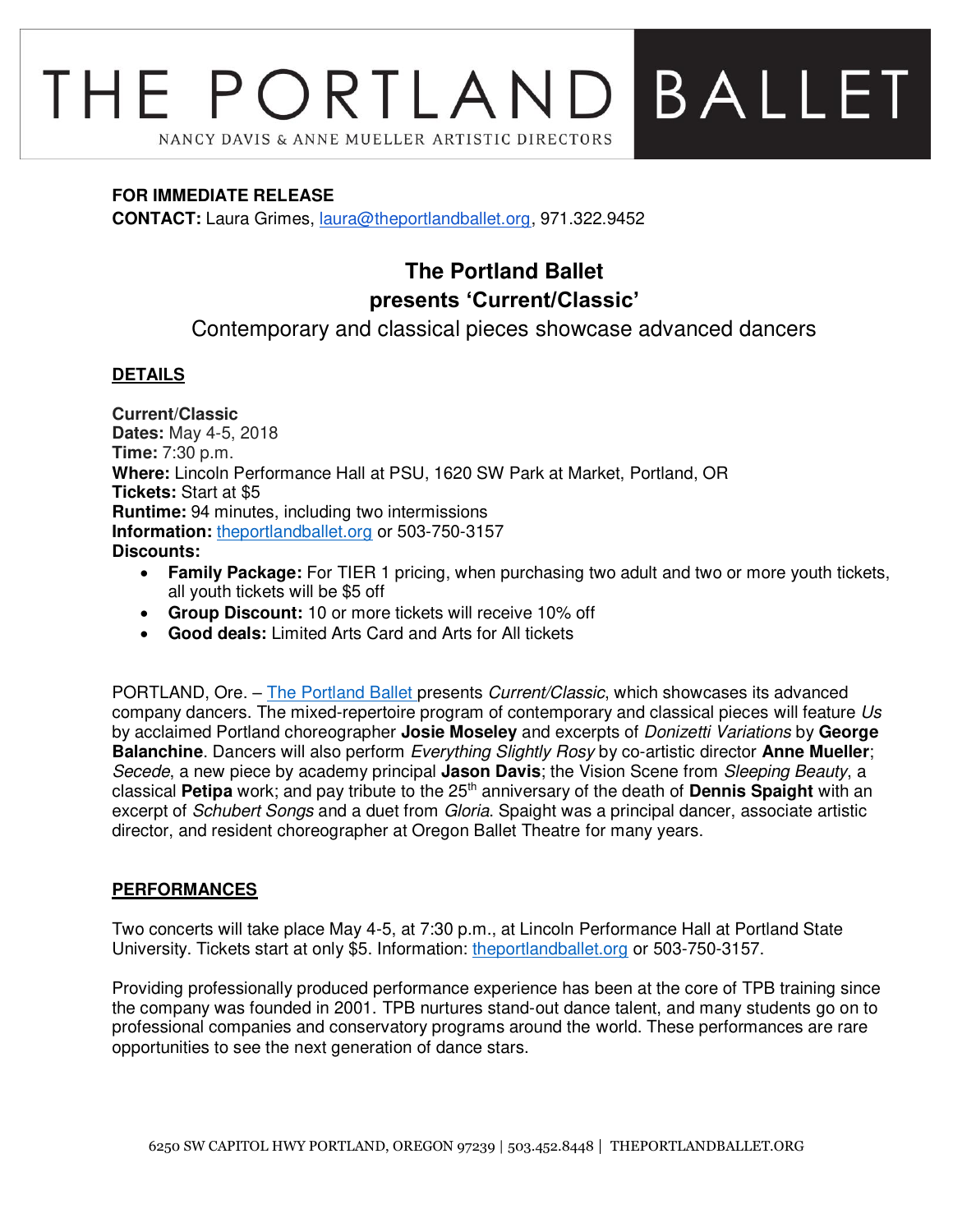#### **PROGRAM (in order of performance)**

#### **Sleeping Beauty Vision Scene Pyotr Illich Tchaikovsky/Anne Mueller after Marius Petipa**

The Lilac Fairy reveals a vision of Sleeping Beauty to the Prince, who becomes so enchanted that he's compelled to go to the castle to wake her. Fun fact: Mueller has performed three roles in this elegant ballet, including the evil Carabosse, who sets the story in motion.

#### **Donizetti Variations (excerpts) Gaetano Donizetti/George Balanchine**

Balanchine created this sunny dance in 1960 as part of a New York City Ballet program to celebrate the 100<sup>th</sup> anniversary of Italy's unification. The ballet, which includes a lot of technically challenging allegro work, is staged by artistic advisor John Clifford. TPB is one of only a handful of U.S. ballet schools linked to The George Balanchine Trust, which provides students the opportunity to learn and perform works by the master choreographer.

## **Schubert Songs (excerpt)**

#### **Franz Schubert/Dennis Spaight**

A charming, engaging neoclassical ballet, Schubert Songs was first performed by Oregon Ballet Theatre in 1989 in partnership with the Portland Gay Men's Chorus. TPB artistic advisor Carol Shults, who serves as a repetiteur for the Dennis Spaight Trust, says the choreographer's inspiration always started from music or rhythm, which stirs dancers to be an instrument. Though TPB has performed several of Spaight's works over the years, this is the first time it has performed Schubert Songs.

#### **Gloria Duet**

#### **Antonio Vivaldi/Dennis Spaight**

This neoclassical duet, originally commissioned by Richmond Ballet in 1983, springs from Vivaldi's rich, celebrated music. Spaight, who had great warmth and wit, designed carefully crafted choreography that has a keen musical sense. TPB has performed various excerpts from Gloria over the years, including the duet.

## **Us**

## **Fiona Apple/Josie Moseley**

Moseley created Us for TPB in 2015 to celebrate a group of students who had trained and performed together for many years and were graduating and going their separate ways. While she reset it on this new group of students, who are a variety of ages, she encouraged them to build themselves into the dance, step into it, be brave enough to discover themselves, and find the movement and let it inform them. When it premiered, Martha Ullman West wrote in Oregon ArtsWatch: "The whole cast put heart, soul and body into Moseley's modern, grounded vocabulary. … Moseley knows when to make use of abstraction in her choreography; the dancers added the eloquence."

## **Everything Slightly Rosy**

#### **Penguin Café Orchestra/Anne Mueller**

Inspired by the meditative nature of the music, Mueller choreographed this ballet for TPB in 2016. The musical structure challenged her to create layered nuances, which require selfcontrol, restraint, and trust from the dancers to take something simple and turn it into something more.